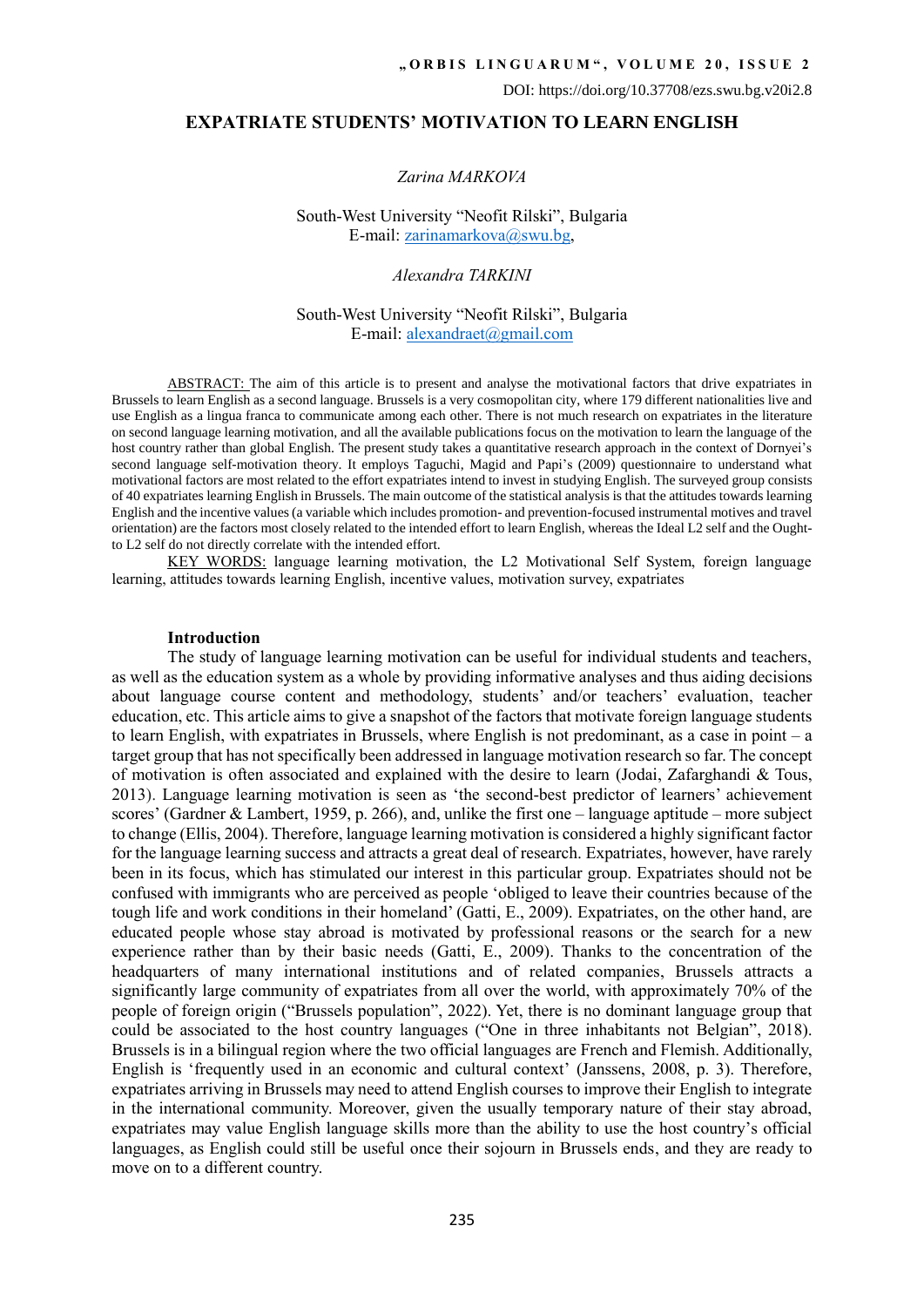Despite the growing number of expatriates in our globalised world, there are very few publications that study their second language<sup>1</sup> (L2) motivation, and they typically focus on the motivation to learn and/or use the language of the host country (Froese, 2012; Tarp, 2020; Zhang and Harzing, 2016). They generally suggest that the host language proficiency, often associated with the motivation to learn the language, impacts respondents' career opportunities and their professional and personal relationships. The factors that influence language learning motivation are left unaddressed. Additionally, none of the studies deals with expatriates' motivation to study English as a lingua franca, i.e. 'a 'contact language' between persons who share neither a common mother tongue nor a common (national) culture, and for whom English is the chosen *foreign* language of communication' (Firth, 1996, p. 240), and, additionally, for whom English is often 'the only option' (Seidhofer, 2011, p.7). The aim of the present article is to address this gap and provide new insights into expatriates' motivation to learn English as a second language.

## **Theoretical overview**

Attempts to understand language learning motivation have led to the proposal of several models, the most robust of which are Gardner's (2007) socio-educational model, Noels, Pelletier, Clément and Vallerand's (2003) L2 motivation model, and Dornyei's (2009) L2 motivation self-system<sup>2</sup>. The first of them, Robert Gardner's (2007) socio-educational model of L2 learning, elaborates on previous research on two groups of reasons (or orientations) for learning the target language (Gardner and Lambert, 1959), and establishes three major factors that determine motivation. These factors comprise integrativeness, which involves the desire to learn the language in order to communicate and learn about different cultural communities; attitudes towards the learning situation, which include all the variables directly associated with the educational environment; and instrumentality, which associates acquired language skills with better career opportunities. The first two factors are better predictors of motivation than instrumentality. Integrativeness, in particular, has a very strong influence on motivation as it is strictly related to the concept of identification (Mowrer, 1950), and thus is critical in the process of language learning. An important concept in Gardner's model of L2 learning is the integrative motive. It can be seen as the aggregate of three concepts: attitudes towards the learning situation, integrativeness and motivation. Students with a positive attitude towards the learning situation are high in integrativeness, are correspondingly highly motivated, and have a high integrative motive. Integratively motivated students in turn are keen on getting closer emotionally to the target language community (Gardner, 2007). Gardner's model could be questioned when it comes to the distinction between integrative and instrumental orientation in some foreign language learning contexts, its failure to acknowledge the influence of success in language learning on motivation, and the lack of clear implications for foreign language pedagogy (Ellis, 2004). Notwithstanding these criticisms, however, the model spurred further research in the field of motivation studies, which led to the adaptation of Edward Desi and Richard Ryan's (1985) self-determination theory to L2 learning (Noels et al., 2003). Noels et al. distinguish between intrinsic and extrinsic motivation to learn a language. They define three types of intrinsic motivation (IM): IM-knowledge, which pertains to the positive feelings when exploring new ideas and enhancing knowledge; IM-accomplishment, or the satisfaction of attempting to complete a task or achieve a goal; and IM-stimulation, i.e. the aesthetic pleasure associated with a task accomplishment (Noels et al., 2003, p. 38). Noels et al.' (2003, p.39) also distinguish three types of extrinsic motivation (EM): EM-external regulation, which includes influences by sources external to the person; EM-introjected regulation, which relates to pressure incorporated into the self; and EMidentified regulation, which pertains to personally relevant reasons. These three types of extrinsic motivation are presented in order of increasing self-determination, with the external regulation being the least self-determined form of EM and the identified regulation the most self-determined type. (Noels et al., 2003, p.39). Noels et al.'s framework of L2 motivation is quite in line with Gardner's socioeducational model of L2 learning if one identifies the integrative motive with more self-determined types of motivation, and the instrumentality with less self-determined types.

The third influential proposal is Zoltan Dörnyei's (2009) L2 motivational self system, which is largely based on Gardner and Lambert's (1959) concept of integrative L2 motivation, and the studies

1

<sup>&</sup>lt;sup>1</sup> Throughout the article, the term 'second language' is used to describe a language other than the first language that has been acquired. 'Foreign language' is used when formal, classroom context is discussed.

 $2^{\circ}$  Cf. Markova and Yaneva (2020) for a detailed discussion.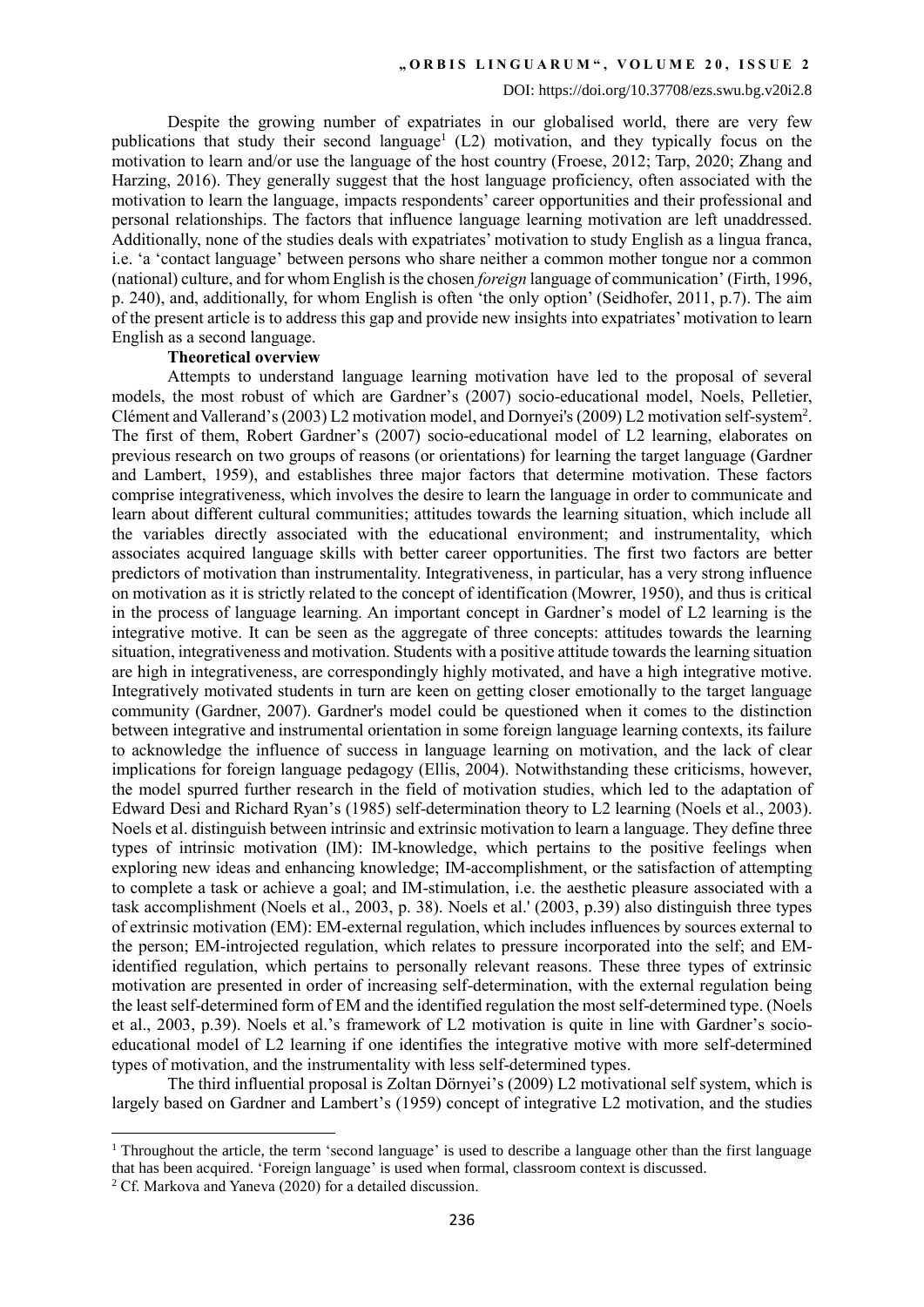#### DOI: https://doi.org/10.37708/ezs.swu.bg.v20i2.8

of 'possible selves' (Markus & Nurius, 1986) and 'future self-guides' (Higgins, Klein & Strauman, 1987) in mainstream psychology. Dornyei's theory establishes three different types of language learning motivation. The first is the ideal L2 self, i.e. the person we would like to become using the target language, or in short what we really want to be. The second type of language learning motivation is the ought-to L2 self, which pertains to what language users learners have to become, and concerns duties, responsibilities, associations with standards in society and the desire to live up to certain expectations. Therefore, the factors here are more extrinsic, and not so internalised as the ones that go under the umbrella term of the ideal L2 self. The third is the L2 learning experience, which covers all the various circumstances and situations in the classroom that influence motivation – factors such as the teacher, the curriculum, the class as a group, the group dynamics, the peer pressure, the experience of success. Dörnyei (2009) argues that the three key elements of his L2 motivational self system are compatible with Gardner's motivation factors (namely, integrativeness, instrumentality and attitude towards the learning situation), and in line with Noels et al.'s framework as the ideal L2 self, the ought-to L2 self and the L2 learning experience correspond to identified regulation, introjected regulation and intrinsic motivation respectively. Dörnyei (2009) also draws parallels between his L2 Motivational Self System and Ema Ushioda's (2001) motivation construct, which introduces eight motivation elements: academic interest, language-related enjoyment/liking, desired levels of L2 competence, personal goals, positive learning history, personal satisfaction, feelings about L2 speaking countries and people, and external pressures and incentives. Dörnyei argues that these eight elements could be reorganised in three bigger groups: actual learning process, external pressures/incentives, and integrative disposition, which closely correspond to the three components of the L2 motivational self-system. The L2 motivational self-system has been tested multiple times and validated in different contexts, including six different countries, various learner groups (urban versus rural background, English versus non-English university students, different age groups) with a total number of participants of over  $16\,500^3$ . Although the strength and usefulness of Dörnyei's theory has been confirmed, some studies have revealed potential weaknesses in the construct or in its measurement (Csizér & Kormos, 2009; Lamb, 2012). In response, more elaborate measures have been introduced to handle different types of external factors separately (Taguchi, Magid & Papi, 2009; Dörnyei & Chan, 2013). Dornyei's theory unites and adds to previous frameworks in the field of motivation studies, and has been proved to be robust in a number of cases. Its latest measurement instrument has been tested extensively and used in large-scale studies (Taguchi et al., 2009; You & Dörnyei, 2016). Therefore, it can be considered appropriate for the present study as well.

### **Research question and methodology**

The question central to the present research is: What are the L2 motivational characteristics of expatriates in Brussels who study English as a second language? To answer this question, a survey among 40 foreign expatriates in Brussels (Belgium), all of whom students in a general B1-Englishlevel<sup>4</sup> course in the Saint Josse Language Centre (Brussels), was conducted, with respondents in the age range 20–58. Ninety percent of them were in the 20– 40 age range; the rest 10% were over 40 years old. The respondents were predominantly female (72.5% of the whole group). Their countries of origin are reported in the figure below – in total, 17 countries of origin, across three different continents (ten in Europe, five in Asia and two in Latin America). The data collection took place online after the course completion, between June and July 2021. The questionnaire was sent via a Google Forms link, which ensured anonymous and voluntary participation.

**.** 

<sup>3</sup> Cf Markova and Yaneva (2020) for a detailed discussion.

<sup>4</sup> According to the Common European Framework of Reference for Languages ("The CEFR Levels", 2022)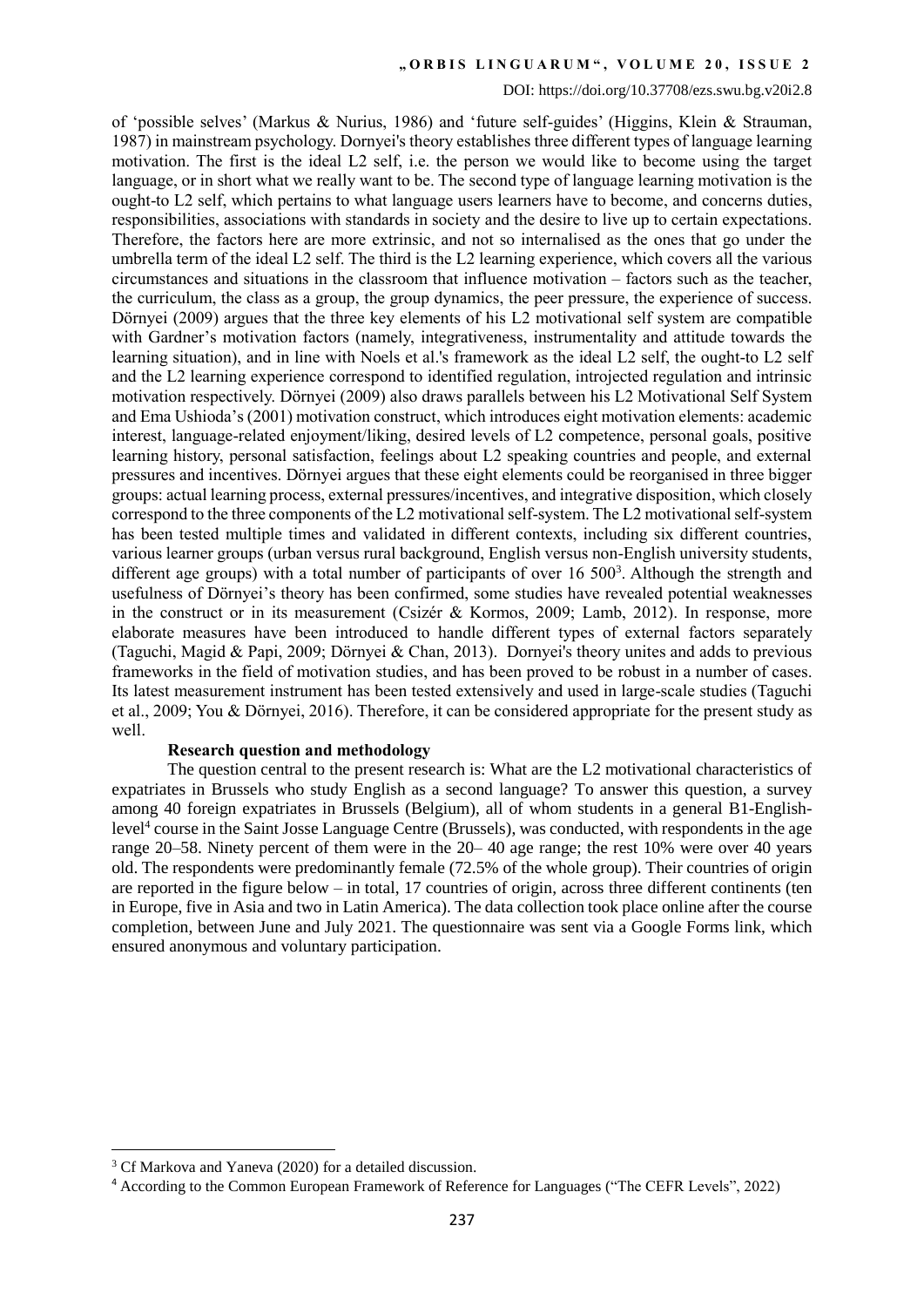

# *Figure 1: Respondents' countries of origin*

**.** 

The Iranian version of the questionnaire employed in Taguchi et al.'s (2009) study was used as a data collection instrument since it was considered the most appropriate for this research context. The questions addressing beliefs related to Islam and Islamic culture were omitted as this topic is a sensitive issue in Belgian society at present. Hence, the questionnaire consisted of 73 six-level Likert items which range from *strongly disagree* (1) to *strongly agree* (6) for the statements in Part I, and from *not at all* (1) to *very much* (6) for the questions in Part II. Multiple items were used to target the same motivation variable. In total, the 73 items target 14 motivation variables which are listed below<sup>5</sup>.

| <b>Variables</b>                    | <b>Item number</b>     | <b>Sample items</b>                                 |
|-------------------------------------|------------------------|-----------------------------------------------------|
| Criterion measure (intended effort) | 8, 16, 24, 31, 39, 48  | I would like to study English even if I were not    |
|                                     |                        | required.                                           |
| Ideal L <sub>2</sub> self           | 9, 17, 25, 32, 40, 49  | I can imagine myself living abroad and using        |
|                                     |                        | English effectively for communicating with the      |
|                                     |                        | locals.                                             |
| Ought-to L2 self                    | 1, 10, 18, 26, 33, 42  | Studying English is important to me because         |
|                                     |                        | other people will respect me more if I have a       |
|                                     |                        | knowledge of English.                               |
| encouragement/family<br>Parental    | 2, 11, 19, 27, 34, 43  | My parents/family believe(s) that I must study      |
| influence                           |                        | English to be an educated person.                   |
| Instrumentality-promotion           | 3, 12, 20, 28, 36, 44  | Studying English can be important to me             |
|                                     |                        | because I think it will someday be useful in        |
|                                     |                        | getting a good job and/or making money.             |
| Instrumentality-prevention          | 4, 13, 21, 29, 35, 41, | I have to study English; otherwise, I think I       |
|                                     | 46, 50                 | cannot be successful in my future career.           |
| Attitudes towards learning English  | 51, 56, 60, 64, 68, 72 | Do you like the atmosphere of your English          |
|                                     |                        | classes?                                            |
| <b>Travel orientation</b>           | 5, 30, 45              | I study English because with English I can          |
|                                     |                        | enjoy travelling abroad.                            |
| Fear of assimilation                | 6, 14, 22, 37, 47      | I think the cultural and artistic values of English |
|                                     |                        | are going at the expense of the values of my        |
|                                     |                        | country of origin.                                  |
| Ethnocentrism                       | 7, 15, 23, 38          | It would be a better world if everybody lived       |
|                                     |                        | like the people from my country of origin.          |

<sup>&</sup>lt;sup>5</sup> The full version of the questionnaire is not included for lack of space. It is available in Markova and Yaneva (2020).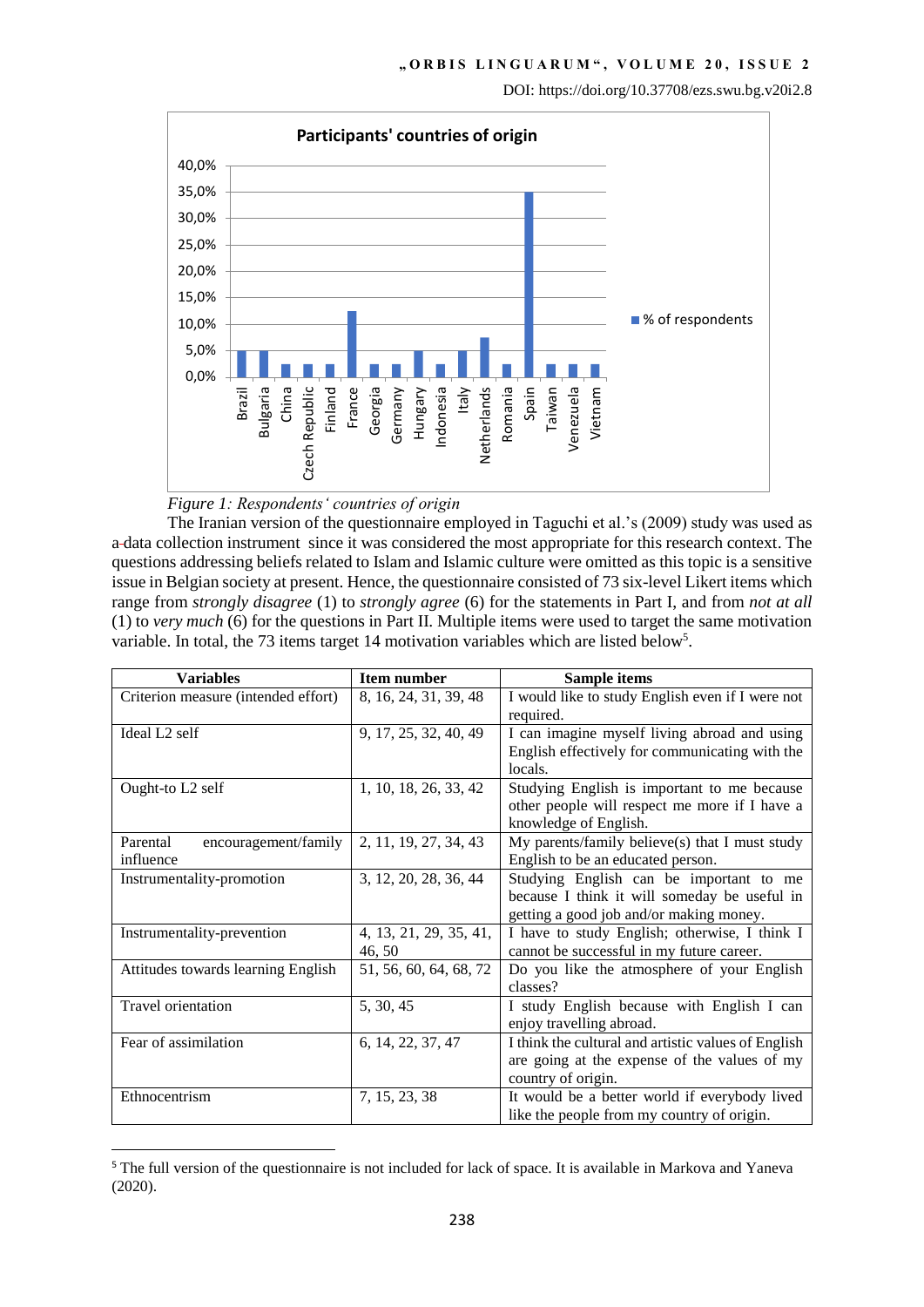DOI: https://doi.org/10.37708/ezs.swu.bg.v20i2.8

| English anxiety                |                | 52, 57, 61, 65, 69, 73   How afraid are you of sounding stupid in |
|--------------------------------|----------------|-------------------------------------------------------------------|
|                                |                | English because of the mistakes you make?                         |
| Integrativeness                | 53, 66, 70     | How much do you like English?                                     |
| Cultural interest              | 54, 58, 62, 71 | Do you like the music of English-speaking                         |
|                                |                | countries (e.g. pop music)?                                       |
| Attitudes towards L2 community | 55, 59, 63, 67 | Do you like to travel to English-speaking                         |
|                                |                | countries?                                                        |

*Table 1: Variables used in the study and respective question item numbers*

# **Results and discussion Reliability analysis**

Reliability analysis was conducted on all variables to measure the consistency of the scales through Cronbach's alpha. Cronbach's alpha was calculated in Excel using the definition formula:

$$
Cronbach's \alpha = \frac{k}{k-1} \bigg( \frac{Var \, aggregate - \sum_{i} Var \, question \, i}{Var \, aggregate} \bigg),
$$

where *k* is the number of question items used to describe the variable (for example six for the criterion measure, eight for instrumentality prevention, three for travel orientation, etc.), *var aggregate* is the variance of the sum of the scores of all questions describing the variable and *var question i* is the variance of the score of each question describing the variable (indicated with the index *i*, which also appears as summation index). The table below reports the values of Cronbach's alpha for the different variables.

| Variable                                | Cronbach's alpha |
|-----------------------------------------|------------------|
| Criterion measure (intended effort)     | 0.82             |
| Ideal L <sub>2</sub> self               | 0.67             |
| Ought-to L2 self                        | 0.82             |
| Parental encouragement/family influence | 0.83             |
| Instrumentality - promotion             | 0.61             |
| Instrumentality - prevention            | 0.84             |
| Attitudes towards learning English      | 0.79             |
| <b>Travel orientation</b>               | 0.69             |
| Fear of assimilation                    | 0.65             |
| Ethnocentrism                           | 0.69             |
| English anxiety                         | 0.88             |
| Integrativeness                         | 0.49             |
| Cultural interest                       | 0.76             |
| Attitude towards L2 community<br>.      | 0.55<br>- -      |

*Table 2. Cronbach's alpha for the different variables in the study*

All the variables, excluding integrativeness and attitudes towards L2 community, have a Cronbach's alpha above 0.6, which shows sufficient internal consistency of the subscales for these variables. On the other hand, integrativeness and attitudes towards the L2 community show a Cronbach's alpha below 0.6, which suggests an insufficient consistency of the subscales. The threshold of 0.6 is the one commonly adopted in literature as a minimum threshold to determine whether the scales are acceptably reliable (Lamb, 2012). To solve the issue of the low consistency of integrativeness and attitudes towards the L2 community, it was investigated whether removing one or more items from these variables could help in increasing the Cronbach's alpha above 0.6. For integrativeness, by removing item 70 (How much do you like English?) the Cronbach's alpha increased from 0.48 to 0.55, which is still below the threshold of 0.6. Trying to remove any other question instead would reduce the Cronbach's alpha even further. The same conclusion is valid for attitudes towards L2 community. For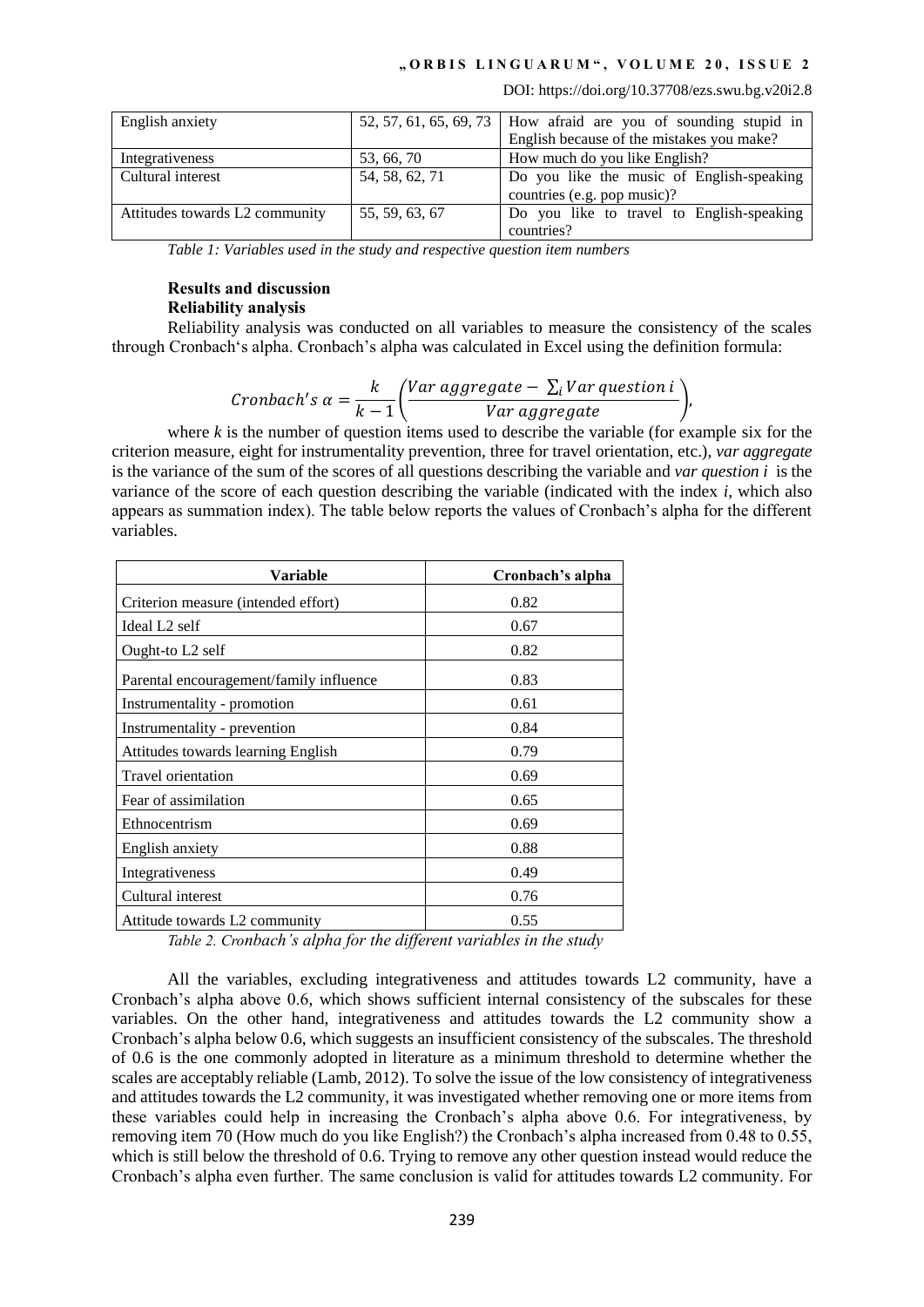this variable, by removing question item 63 (Do you like to travel to English-speaking countries?) the Cronbach's alpha increased from 0.55 to 0.57, which is still below 0.6. As it was not possible to optimise the subscale items to reach a satisfactory scale consistency, the variables integrativeness and attitudes towards L2 community have been excluded from the subsequent analysis. This result could suggest that the respondents of this study may seem to not clearly identify an L2 English speaking community in their context. Consequently, the willingness to take on characteristics and behaviours of the L2 community (integrativeness) and the attitudes towards the L2 community could not make much sense in this case. This could be due to the highly globalised context in which the respondents live, Brussels, where English is spoken by people from different nationalities and with different cultural backgrounds. This hypothesis has been formulated before. For instance, as Lamb (2012) puts it, for many learners around the world it [L2] is no longer associated with any particular ethnic or national group but may instead be identified with either more educated and cosmopolitan members of one's own group, or with an amorphous imagined community of international English users (p.1000).

It is important to note that while integrativeness does not show a good enough reliability, the ideal L2 self does. This result confirms Dornyei's assertion that the ideal L2 self is more suitable than integrativeness to predict motivated behaviour.

### **Mean scores analysis**

The table below presents the mean values of the motivation variables of the surveyed group and of the female and male subgroups.

| Variable                                | <b>Total</b> | Female | <b>Male</b> |
|-----------------------------------------|--------------|--------|-------------|
| Criterion measure (intended effort)     | 4.2          | 4.3    | 3.7         |
| Ideal L <sub>2</sub> self               | 5.5          | 5.7    | 4.9         |
| Ought-to L2 self                        | 2.8          | 2.7    | 3.1         |
| Parental encouragement/family influence | 2.8          | 2.9    | 2.7         |
| Instrumentality - promotion             | 5.0          | 5.1    | 5.0         |
| Instrumentality - prevention            | 3.5          | 3.4    | 3.6         |
| Attitudes towards learning English      | 4.2          | 4.3    | 3.8         |
| <b>Travel orientation</b>               | 5.2          | 5.2    | 5.3         |
| Fear of assimilation                    | 2.4          | 2.3    | 2.7         |
| Ethnocentrism                           | 2.2          | 2.2    | 2.2         |
| English anxiety                         | 2.2          | 2.2    | 2.2         |
| Cultural interest                       | 5.3          | 5.3    | 5.4         |

*Table 3: Mean scores for each variable, including gender breakdown*

The highest average scores (five or above) were attained for the variables ideal L2 self, instrumentality-promotion, travel orientation, and cultural interest. These are all variables expected to be linked to the ideal L2 self domain. This is in line with the participants' profile: as expatriate students a positive attitude towards travel, intercultural experiences and, in general, different communities from the ones of their own country of origin is critical to ensure a successful academic and future work career. The lowest average scores (2.2) were attained for the variables ethnocentrism and English anxiety*.* This is also expected based on the participants' profile. Students who are willing to travel abroad and learn a new language must definitely overcome the anxiety to speak English with others and the fear of making mistakes for a successful integration in the foreign country, and would not be willing to travel abroad in the first place if they were convinced that their country of origin is the best place to be.

The motivation variables ought-to L2 self, parental encouragement and fear of assimilation scored the lowest averages if one excludes ethnocentrism and English anxiety. This is again in line with other English language motivation studies (You and Dornyei, 2016), where the variables linked to the ought-to L2 self area scored the lowest average results. When it comes to fear of assimilation, it is understandable why expats in Brussels give low scores – intercultural communication and assimilation to other cultural groups are important parts of their life and/or career. The average scores were rather consistent between the genders. For intended effort, ideal L2 self and attitudes towards learning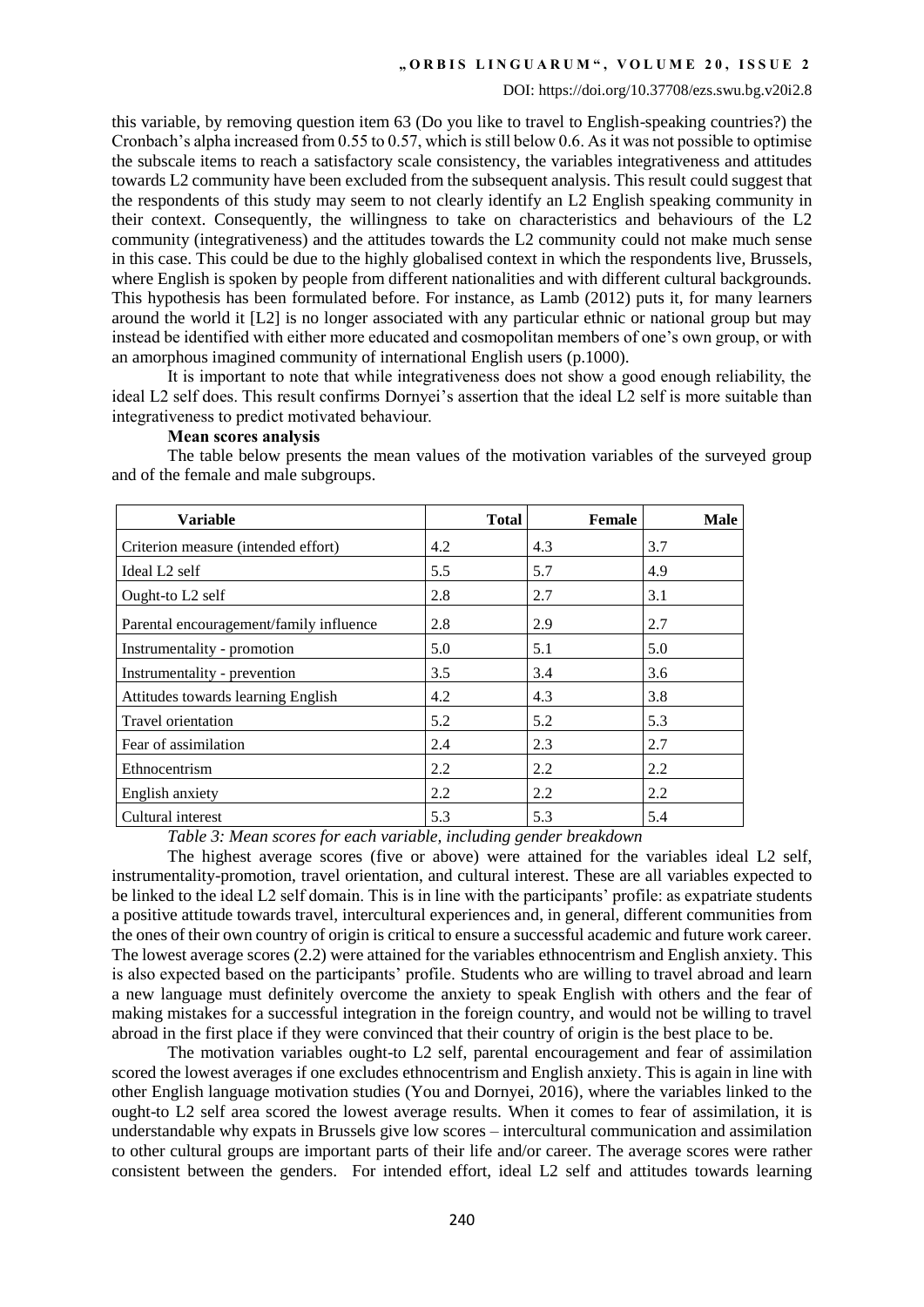English*,* however, the average scores of the female group are more than 0.5 points higher than the ones of the male group, which shows that in this case these areas seem to be more developed in women rather than men.

## **Correlation analysis**

The correlation matrix below shows in one overview the correlation factors between pairs of motivation variables.

|                                             |           |          |                 | Parental |                 |                 | Attitude |           |                |                |                |          |
|---------------------------------------------|-----------|----------|-----------------|----------|-----------------|-----------------|----------|-----------|----------------|----------------|----------------|----------|
|                                             |           |          |                 | encoura  | <i>Instrume</i> | <b>Instrume</b> | s        |           |                |                |                |          |
|                                             | Criterion |          |                 | gement/  | ntality -       | ntality -       | towards  | Travel    | <b>Fear of</b> |                |                |          |
|                                             | measure   | Ideal L2 | <b>Ought-to</b> | family   | promoti         | preventi        | learning | orientati | assimila       | <b>Ethnoce</b> | <b>English</b> | Cultural |
|                                             | (effort)  | self     | L2 self         | influenc | on              | on              | English  | on        | tion           | ntrism         | anxiety        | interest |
| Criterion measure (effort)                  | 1.00      |          |                 |          |                 |                 |          |           |                |                |                |          |
| Ideal L2 self                               | 0.15      | 1.00     |                 |          |                 |                 |          |           |                |                |                |          |
| Ought-to L2 self                            | 0.29      | $-0.08$  | 1.00            |          |                 |                 |          |           |                |                |                |          |
| Parental                                    |           |          |                 |          |                 |                 |          |           |                |                |                |          |
| encouragement/family                        |           |          |                 |          |                 |                 |          |           |                |                |                |          |
| influence                                   | $0.35*$   | $-0.01$  | 0.77            | 1.00     |                 |                 |          |           |                |                |                |          |
| Instrumentality - promotion                 | $0.44**$  | $0.38*$  | $0.40**$        | 0.28     | 1.00            |                 |          |           |                |                |                |          |
| Instrumentality - prevention                | $0.39*$   | 0.03     | $0.69**$        | $0.69**$ | $0.52**$        | 1.00            |          |           |                |                |                |          |
| Attitudes towards learning                  |           |          |                 |          |                 |                 |          |           |                |                |                |          |
| English                                     | $0.73**$  | 0.19     | 0.24            | 0.18     | $0.34*$         | 0.15            | 1.00     |           |                |                |                |          |
| <b>Travel orientation</b>                   | $0.43**$  | 0.11     | $0.42**$        | $0.39*$  | $0.51***$       | $0.53**$        | 0.16     | 1.00      |                |                |                |          |
| Fear of assimilation                        | $-0.10$   | 0.01     | $0.52**$        | $0.50**$ | 0.24            | $0.44**$        | 0.04     | 0.21      | 1.00           |                |                |          |
| Ethnocentrism                               | 0.16      | $-0.01$  | 0.28            | 0.18     | 0.10            | $-0.01$         | 0.26     | 0.04      | $0.46**$       | 1.00           |                |          |
| English anxiety                             | $0.37*$   | $-0.05$  | 0.30            | $0.33*$  | 0.22            | $0.35*$         | 0.12     | 0.20      | 0.05           | $0.33*$        | 1.00           |          |
| Cultural interest                           | 0.00      | 0.24     | 0.12            | 0.06     | 0.33            | 0.09            | 0.12     | 0.14      | 0.09           | 0.14           | 0.01           | 1.00     |
| *p < 0.05 (2-tailed), **p < 0.01 (2-tailed) |           |          |                 |          |                 |                 |          |           |                |                |                |          |
|                                             |           |          |                 |          |                 |                 |          |           |                |                |                |          |

### *Table 4*: *Correlation matrix between all variables* Correlations between the motivation variables and intended effort

The motivation-effort correlation factors can be read in the first column, which contains all correlation factors between the different motivation variables and the criterion measure (intended effort). Intended effort (just 'effort' in the table for lack of space) shows a statistically significant correlation at 99% confidence with the variables attitudes towards learning English ( $r = 0.73$ ), instrumentality promotion ( $r = 0.44$ ) and travel orientation ( $r = 0.43$ ), and a statistically significant correlation at 95% confidence with the variables instrumentality prevention ( $r = 0.39$ ), English anxiety  $(r = 0.37)$ , and parental encouragement  $(r = 0.35)$ . The correlation with attitudes towards learning English is strong, as it has a correlation coefficient r above 0.7, whereas the correlation with the other variables is moderate as the coefficient r is between 0.3 and 0.7 (Ratner, 2009).

These correlations suggest that the respondents' desire to acquire English is related to their positive attitude towards learning English and their enjoyment of the learning experience. This may be because in their context, the English lessons are not only needed to improve their language skills but may be perceived as an opportunity for social interaction, cultural exchange and network building, much needed and uplifting for students who have left their home country and might feel lonely and disoriented in a foreign country. This interpretation is in line with previous publications (Zielinska, 2017; Czaban, 2020), which suggest that language learning/exchange activities are a great way to handle loneliness in expatriates. Additionally, similar strength of the correlation between intended effort and attitudes towards learning English was found in previous studies (Lamb, 2012; You and Dorney, 2016).

Other important factors correlating with intended effort are related to instrumentality (both in a promotional or a preventive aspect) and travel orientation. This is expected given the participants' profiles as foreign expat students of English tend to see the importance of mastering the language for better career and travelling opportunities. This finding is consistent with previous research (Froese, 2012), according to which the international experience, the job conditions and the labour market situation, most of which relate to the ought-to L2 self, were among the main factors motivating the respondents to move to Korea. On the other hand, the variables travel orientation, instrumentalitypromotion, instrumentality-prevention and parental encouragement*,* in particular, are also strongly correlated to ought-to L2 self (the correlations between ought-to L2 self and other motivation variables are discussed in more details below). Moreover, English anxiety, though not directly correlated with ought-to L2 self, shows a significant correlation with instrumentality-prevention, which is correlated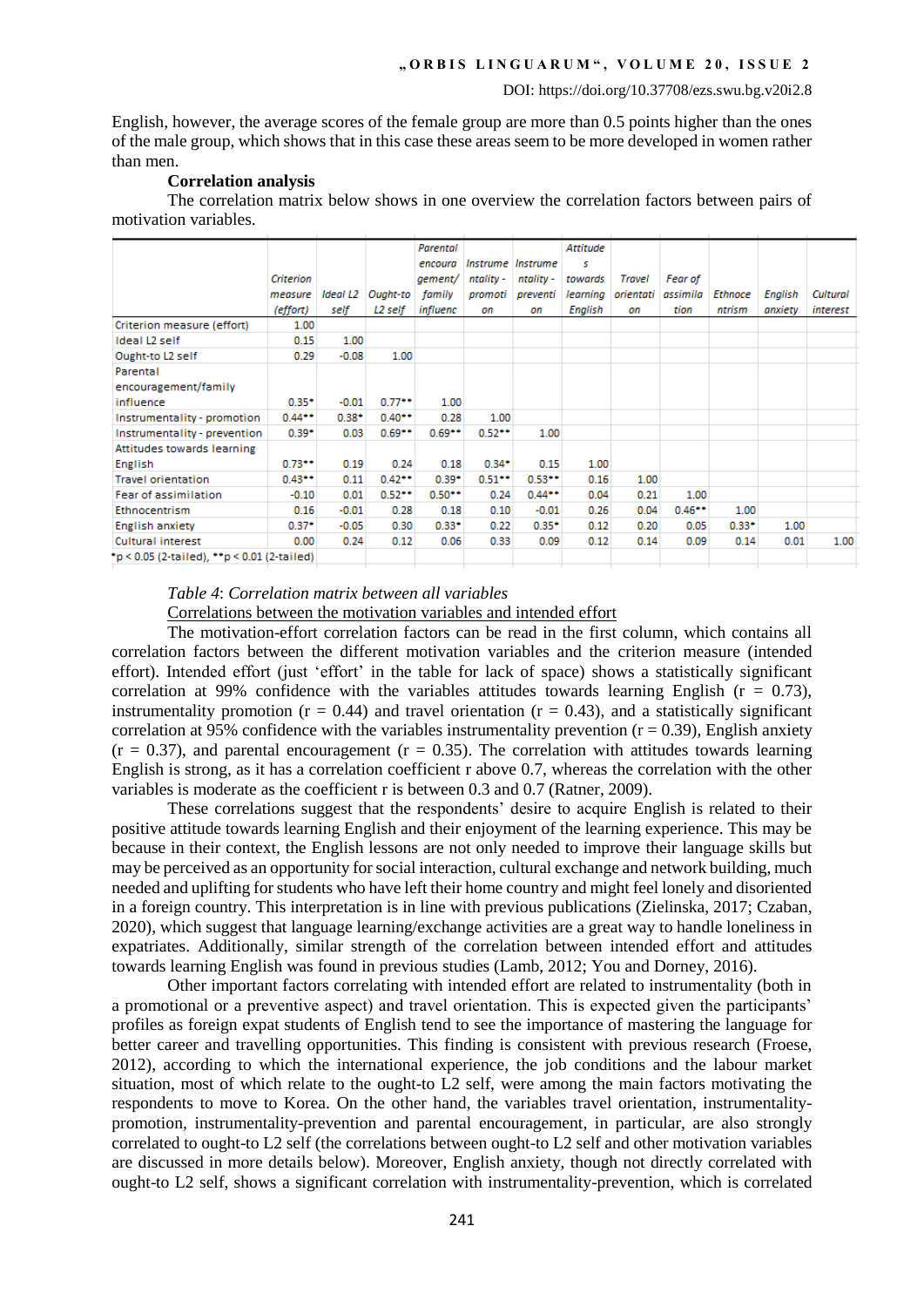#### DOI: https://doi.org/10.37708/ezs.swu.bg.v20i2.8

both with ought-to L2 self and intended effort. The motivational impact of anxiety in preventionfocused learners has been theorised before. According to Teimouri (2016, p.689), 'anxiety fits prevention-focused learners in stimulating them to expand more vigilant efforts to avoid the presence of negative outcomes. Thus, it is beneficial for their motivation'. Given this, it seems that for this sample, the ought-to L2 self might play a bigger role than the ideal L2 self in the way it is connected to the intended effort, though there seems to be no strong direct correlation between either ought-to L2 self or ideal L2 self and intended effort. This finding is not in line with previous studies (Taguchi et al., 2009; Dörney and Chan, 2013), which show that ideal L2 self and the variables related to it are more closely connected to intended effort than ought-to L2 self. This might be due to the specific group subject of this study, which is different from the previous studies quoted. The ideal L2 self might not be a strong enough self-guide in this case to trigger motivation, in the sense that it reduces the discrepancy between the current self and the self-guide. In highly globalised contexts there could be insufficient discrepancy between the current perceived self and the ideal English specific self-guide, therefore the ideal L2 self-guide might not be able to explain motivated behaviour (Henry and Cliffordson, 2017). The present study also confirms a finding in previous research where the ought-to L2 self cannot explain the criterion measure (intended effort). For instance, Taguchi at al. (2009) could not find a significant correlation between ought-to L2 self and intended effort in their study on Japanese, Chinese and Iranian students, and Martin Lamb (2012) could not even properly measure ought-to L2 self due to the lack of reliability of the scale. In the present study, the reliability of the ought-to L2 self scale is good, as the Cronbach's alpha is rather high (0.82), yet ought-to L2 self does not correlate directly with intended effort. Though ought-to L2 self does not correlate with intended effort, however, four of the five variables correlating with intended effort also correlate with ought-to L2 self (parental encouragement, instrumentality-promotion, instrumentality- prevention and travel orientation). This suggests that ought-to L2 self might actually be an important motivating self-guide for this group of respondents. However, its correlation with the criterion measure does not come out directly from the analysis, potentially due to issues with the measurement of this variable (Teimouri, 2016).

Correlations between ideal L2 self and other motivation variables

Ideal L2 self shows a statistically significant correlation at 95% confidence only with instrumentality-promotion ( $r = 0.38$ ). This is a moderate correlation as the coefficient r is between 0.3 and 0.7 (Ratner, 2009). Such a finding is in line with Dörnyei' theory and previous studies confirming that ideal L2 self has typically a strong correlation with instrumentality-promotion (Higgins, 1998; Dornyei, 2009; Taguchi et al., 2009), though the actual value of the correlation factors from this study is lower than the correlation factors found in previous studies  $(r > 0.5)$ . The correlation result from this study reinforces the point that the promotion focus is an important pillar of the ideal self-guide, and that the ideal L2 self is professionally successful (on top of being personally agreeable). The lack of correlation between ideal L2 self and instrumentality-prevention also confirms the promotion focus of the ideal L2 self-guide as opposed to the prevention focus of the ought-to L2 self-guide. The lack of correlation between ideal L2 self and family influence (which is strongly correlated to ought-to L2 self instead) shows once again that family influence is more linked to the ought-to L2 rather than the ideal L2 self-construct, thus corroborating previous results leading to the same conclusion (Taguchi et al., 2009). Previous studies (Taguchi et al., 2009) also found a significant positive correlation between ideal L2 self and integrativeness (concluding that ideal L2 self and integrativeness tap into the same construct, though ideal L2 self has a higher correlation with the criterion measure than integrativeness does), and ideal L2 self and attitudes towards the L2 community, which led to the authors' conclusion that the ideal L2 self is personally agreeable. These correlations could not be seen in this study, however, because of the lack of reliability of the integrativeness and attitudes towards L2 community scales.

Correlations between ought-to L2 self and other motivation variables

Ought-to L2 self shows a statistically significant correlation at 99% confidence with family influence ( $r = 0.77$ ), instrumentality-prevention ( $r = 0.69$ ), fear of assimilation ( $r = 0.52$ ), travel orientation ( $r = 0.42$ ) and instrumentality-promotion ( $r = 0.40$ ). The correlation with family influence is strong, as it has a correlation coefficient r above 0.7, whereas the correlations with the other variables are moderate as the coefficients r are between 0.3 and 0.7 (Ratner, 2009). The first two correlations with family influence and instrumentality-prevention are not surprising. It has been shown that for other subject groups motives that typically have a prevention focus and come from the external environment, like pressure from parents, enter into the ought-to self-guide (Higgins, 1998; Dörnyei, 2009). The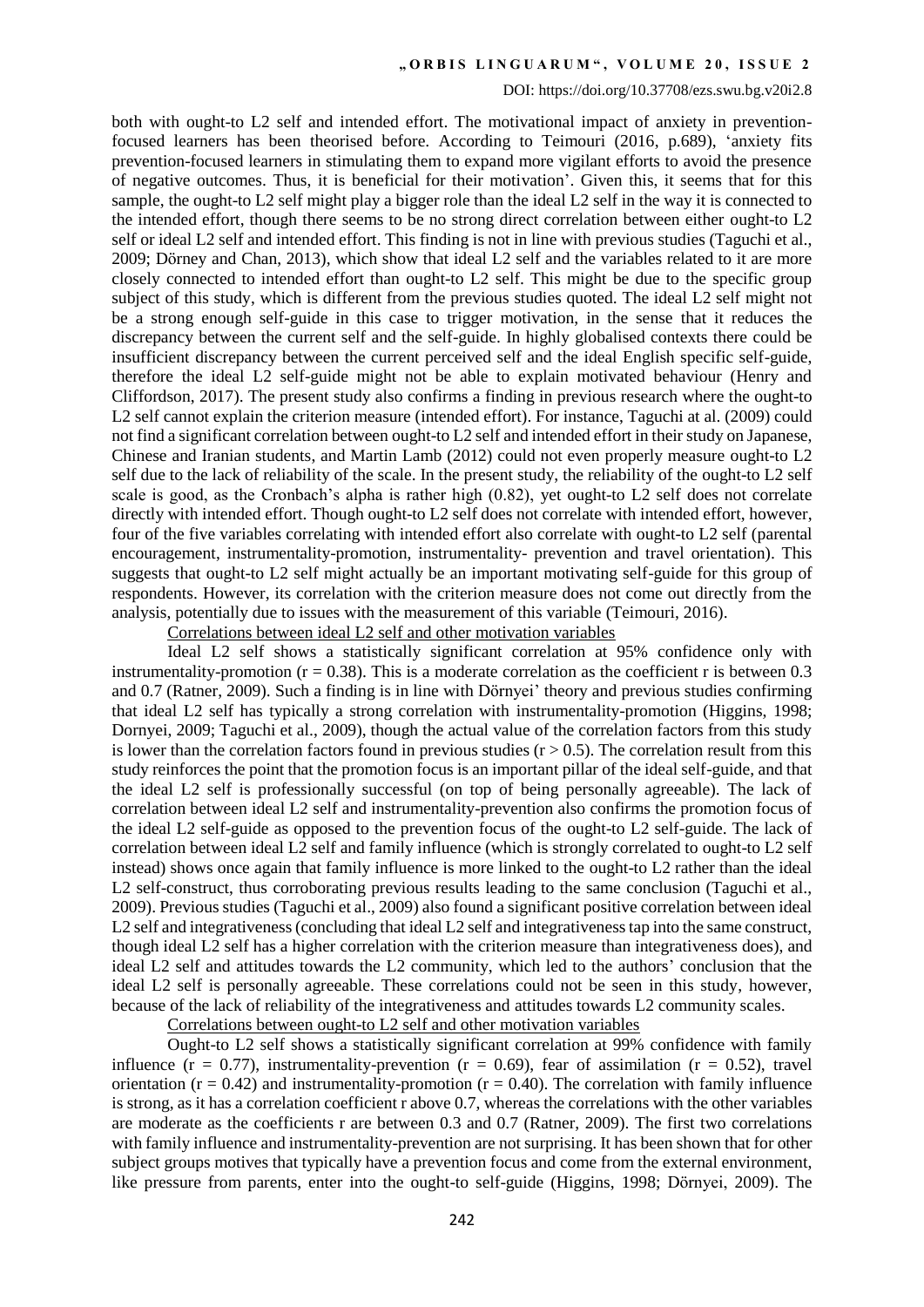#### DOI: https://doi.org/10.37708/ezs.swu.bg.v20i2.8

significant correlation, though with a lower correlation factor, between ought-to L2 self and instrumentality-promotion is also worth noting. This finding is again not new as it is common to other research work (Taguchi et al, 2009). There might be different reasons that might explain it – for the context of the Chinese and Iranian groups Taguchi et al. (2009) hypothesise that it could be related to parents' investment in their children and the corresponding expectations up to which children feel obliged to live. It is not unreasonable to suggest that in the expatriates' context, similarly, parents may have invested more financially, and therefore, their children might feel pressurised to invest time and effort in their language education. However, such an interpretation is not supported by the data of the present survey given the lack of correlation between family influence and instrumentality-promotion. Another possible explanation is provided by Teimouri (2016), who points out potential limitations of the research instrument to describe the ought-to L2 self as some questions refer to the presence or absence of positive outcomes (like 'Studying English is important to me in order to gain the approval of my peers/teachers/family/boss') and other questions refer to the presence or absence of negative outcomes (like 'If I fail to learn English, I will be letting other people down'). A third explanation could be that it is just quite hard to separate the promotion from the prevention aspect of the instrumentality from these data, and the aspect of instrumentality should rather be considered just one single entity. This is supported by the statistically significant correlation at 99% confidence between instrumentalitypromotion and instrumentality-prevention ( $r = 0.52$ ). Given this, it becomes statistically very hard to try to distinguish the separate effects that these two variables have on the other motivation variables (such as ideal L2-self or ought-to L2 self) or on intended effort*.* Further research, potentially with a bigger sample size or using qualitative research instruments, may be needed to understand the separate effects between the two variables. The correlation between ought-to L2 self and travel orientation could be explained by expatriates' need to master their English to continue travelling, and thus meet their personal and career needs. As these are more extrinsic instrumental motives rather than intrinsic, they closely relate to the ought-to L2 self. Another possible explanation of this finding could be the aforementioned ambiguity of some questionnaire items (Teimouri, 2016).

The final correlation of ought-to L2 self with fear of assimilation is not unexpected. More extrinsic instrumental motives to learn English, pertaining to the ought-to L2 self-sphere, are more likely to be related to the fear of losing the values and traditions from one's country of origin.

## Correlations between parental encouragement/family influence and other motivational variables

Parental encouragement/family influence shows statistically significant correlation at 99% confidence with instrumentality prevention ( $r = 0.69$ ), fear of assimilation ( $r = 0.5$ ), and statistically significant correlation at 95% confidence with travel orientation ( $r = 0.39$ ) and English anxiety ( $r =$ 0.33). All these correlations are moderate as the coefficient r is between 0.3 and 0.7 (Ratner, 2009). The other correlations between parental encouragement and intended effort, and parental encouragement and ought-to L2 self have already been analysed. The correlation between parental encouragement and instrumentality-prevention is not surprising as both variables refer to extrinsic types of motives that are linked to the ought-to L2 self and have a prevention focus. The correlation between parental encouragement and fear of assimilation was not found in previous studies, though it is not counterintuitive. Fear of assimilation is expected to be present only in students with very low integrative motives and more extrinsically motivated, whereas students who are willing to integrate with the L2 community or are more intrinsically motivated would score low in this variable. Following the same direction, one would expect that parental encouragement similarly relates more to the less selfdetermined forms of motivation. For an expatriate's profile, one could assume that if the motivation to expatriate has mainly been driven by parental encouragement, the student may more likely experience fear to incorporate in the new foreign context as the motivation to move abroad would be mainly extrinsic rather than intrinsic, or because of the pressure that the student may feel due to parents' expectations. The correlation between parental encouragement and travel orientation is open to interpretations. It is quite understandable that English language students who are expatriates in Belgium have a positive predisposition to travel, and this correlation might suggest that this attitude is inherited by their parents or family. Also, both parental encouragement and travel orientation are linked to the dimensions of the ought-to L2 self (they both have significant correlations with ought-to L2 self), therefore, a positive correlation between these two variables is imaginable. The correlation between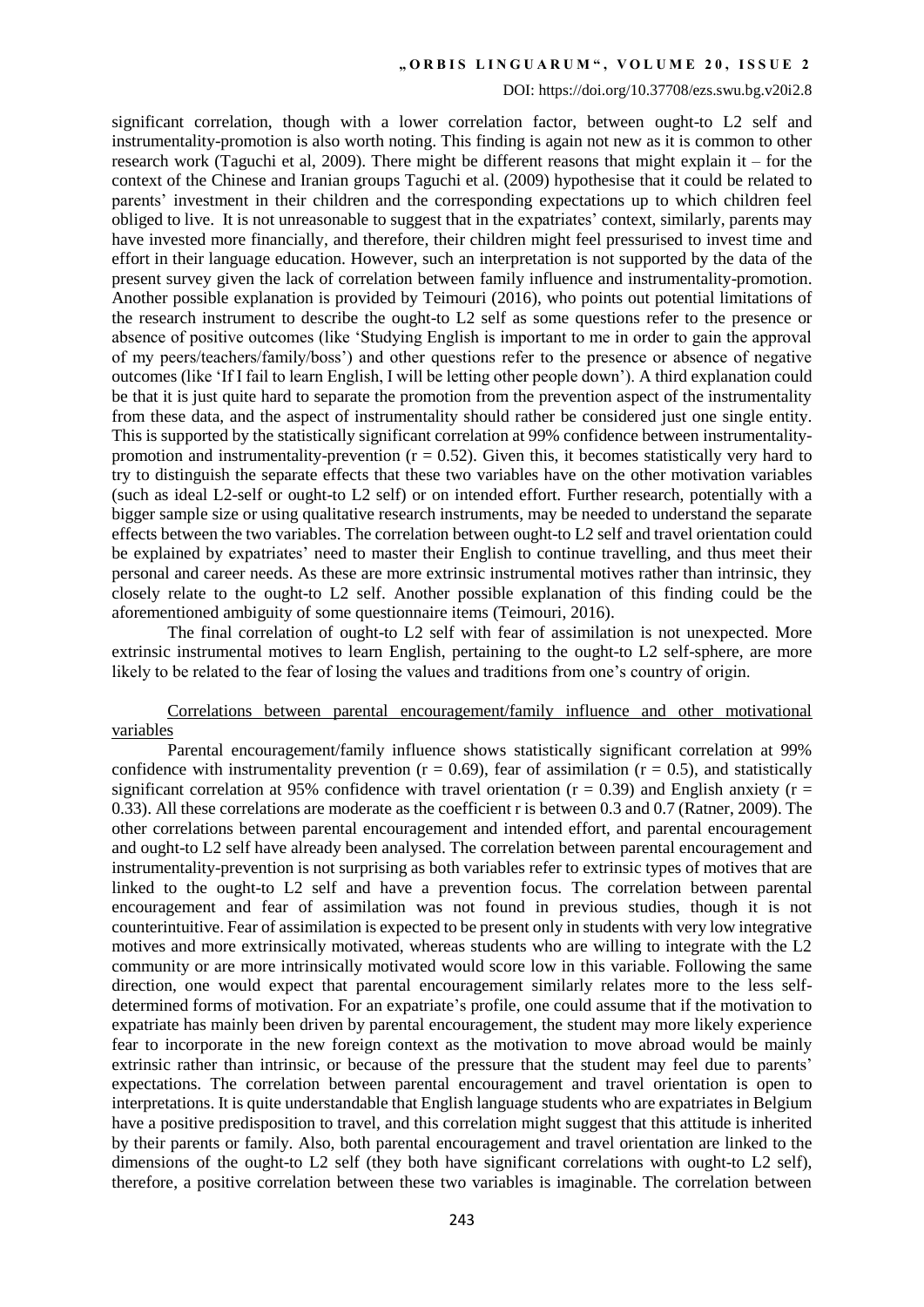#### DOI: https://doi.org/10.37708/ezs.swu.bg.v20i2.8

parental encouragement and English anxiety was also found in previous studies (Papi, 2010; Teimouri, 2016). What is more, Teimouri (2016) introduces the concept of the ought-to L2 self/others, which describes attributes one is expected by others (including family) to have. This is the most extrinsic type of self-guide and its discrepancy with the current perceived self can generate feelings of anxiety.

Correlations between instrumentality-promotion and other motivational variables

Instrumentality-promotion showed a statistically significant correlation at 99% confidence with travel orientation  $(r = 0.51)$  and a statistically significant correlation at 95% confidence with attitudes towards learning English ( $r = 0.34$ ). Both correlations are moderate as the coefficient r is between 0.3 and 0.7 (Ratner, 2009). The correlations between instrumentality-promotion and intended effort, ideal L2 self, ought-to L2 self and instrumentality-prevention have already been discussed.

The correlation between instrumentality-promotion and travel orientation is expected, since the respondents are expatriates in Belgium and they need to master the use of English well enough to make sure their experience in the country (and possibly other foreign countries in the future) brings good outcomes. As discussed previously, the two types of instrumentality (promotion and prevention) are highly correlated between each other. Also, travel orientation correlates not only with instrumentalitypromotion but also with instrumentality-prevention. An interpretation of a similar finding is suggested by Taguchi et al. (2009), according to whom, some students may perceive travelling abroad in a promotional way (e.g. they would need to master the language to have positive experiences abroad, both current and future) and some other students may perceive travelling abroad in a preventional way (e.g. after their studies they would like to work abroad and would not be able to do it without good language skills). Additionally, Dörnyei and Kormos' (2000) findings also indicate that travel incentives are involved in the instrumental motivational dimension, which leads them to suggest the label 'incentive values' to refer to a more complete concept that unites the three variables.

The correlation between instrumentality-promotion and attitudes towards learning English is to be expected. Students with an instrumental-promotional focus on English language acquisition appreciate the importance of English to achieve a valued goal, which contributes to building a positive attitude towards English language learning.

Correlations between instrumentality-prevention and other motivational variables

Instrumentality-prevention showed a statistically significant correlation at 99% confidence with fear of assimilation  $(r = 0.44)$  and a statistically significant correlation at 95% confidence with English anxiety ( $r = 0.35$ ). Both correlations are moderate as the coefficient r is between 0.3 and 0.7 (Ratner, 2009). These two correlations are not surprising as fear of assimilation and English anxiety are expected to be present in students with less self-determined types of motivation which typically have a prevention focus. The correlations between instrumentality-prevention and the rest of the variables have already been discussed.

#### Other correlations

The other significant correlations present in the correlation matrix and not discussed so far are the positive correlation between ethnocentrism and fear of assimilation  $(r = 0.46)$  and ethnocentrism and English anxiety ( $r = 0.33$ ). Both correlations are moderate as the coefficient r is between 0.3 and 0.7 (Ratner, 2009). These correlations are understandable. Ethnocentric beliefs, which are mainly about pride and superiority of one's country of origin, could give rise to feelings of anxiety when having to use a different language from one's own and fear of becoming part of a different cultural group.

#### **Conclusion**

The main limitation of this study is its sample size – although it is big enough to carry out statistical analysis, the results and conclusions may be representative for the specific target group only. A second limitation concerns the constraints of the self-reported questionnaire as a research tool: social desirability bias and response fatigue, for example. Therefore, care should be taken when extrapolating the study findings to other contexts, especially when they differ in sociocultural aspects.

Yet, the study presents a detailed picture of the language learning motivation of an underexplored group: expatriates studying English in a cosmopolitan city where it is not the dominant language. Its results are in general agreement with previous research. First, consistent gender differences are found in the descriptive statistics, which is in tune with the pattern in other empirical studies (Henry, 2011; Henry & Cliffordson, 2013; You & Dörnyei, 2016). Second, the respondents in this study have given higher scores on average on factors associated with the ideal L2 self compared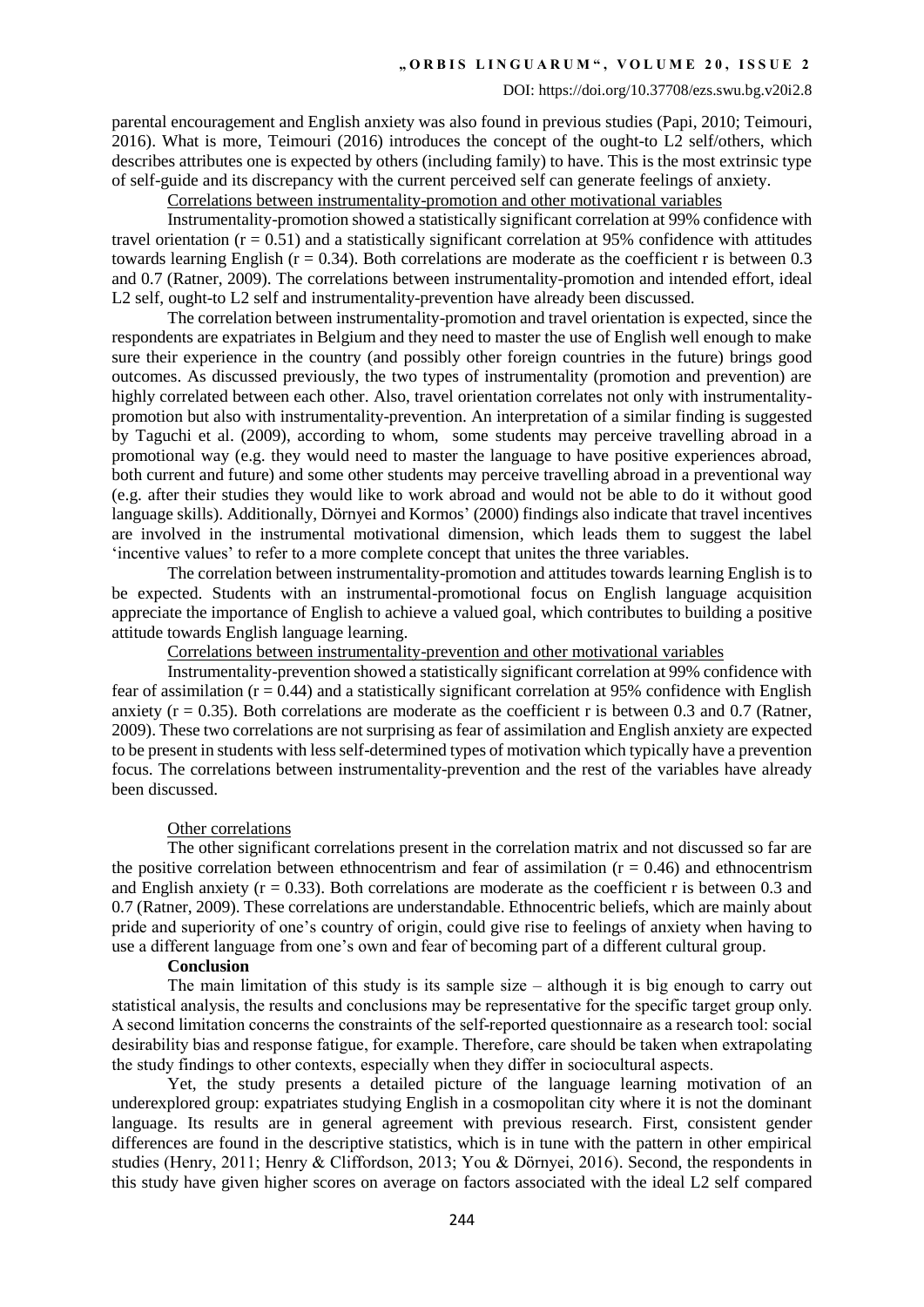#### DOI: https://doi.org/10.37708/ezs.swu.bg.v20i2.8

with the ought-to L2 self. Third, the data from this study also support the link (Dörnyei, 2009) between promotional aspects of motivation and the ideal L2 self, whereas the factors pertaining to extrinsic motives are closer to the ought-to L2 self. Last but not least, the strongest factor emerging from this study that relates to the effort students intend to invest in English language acquisition is attitudes towards learning English*.* Similarly to other studies (Lamb, 2012; You and Dorney, 2016), this finding underscores the importance of high-quality language learning experiences for students' motivated behaviour and could serve as a constant reminder that more involving learning conditions should be offered. Other results differ from previous studies, and the differences could be attributed to the specific profile of the surveyed group. For instance, even though also here the impact of ought-to L2 self on intended effort is not evident, as the correlation between the ought-to L2 self and the intended effort is non-significant, most of the factors that strongly correlate with intended effort also strongly correlate with ought-to L2 self. This seems to suggest that, for this specific group of respondents, the ought-to L2 self might be connected more than the ideal L2 self to the motivation to study English. This aspect of the findings is not consistent with previous studies (Taguchi et al., 2009; You and Dornyei, 2016), which showed a stronger correlation between the ideal L2 self and the motivated L2 learning behaviour. The absence of predictive power of the ideal L2 self on the intended effort may be related to the highly globalised environment of the specific group subject of this research, and suggests that other concepts, like the ideal multilingual self (Henry & Thorsen, 2017), might be more suitable to predict the intended effort. Further research would be needed to verify whether this hypothesis is correct. Though the ideal L2 self was not predictive of the intended effort, however, the scale showed satisfactory reliability, unlike integrativeness and attitudes towards the L2 community, which had to be excluded from the analysis as their reliability was not high enough. This confirms the hypothesis (Dörnyei, 2009) that the ideal L2 self is more valuable than integrativeness to explain the motivated behaviour. Another result which is not in line with the L2 Motivational Self System is the intercorrelation between the promotional and the preventive aspect of the instrumentality variable. This does not allow to statistically separate the impacts of these two different aspects of instrumentality on the other motivational variables and the criterion measure. Such a result may be due to the fact that even questions phrased as promotional might have a preventive interpretation in the respondents' minds, especially when working abroad is seen as an essential part of their future. The two types of instrumentality are also both correlated at 99% confidence with travel orientations. Thus, in this research both instrumentalities and travel orientations should be included in one common concept, incentive values, as suggested by Dornyei and Kormos (2000). Together with attitudes towards learning English, incentive values is confirmed as a strong predictor of the intended effort. More in depth research, perhaps with the help of qualitative research instruments, may be needed to understand these three aspects more thoroughly, especially when it comes to expatriate students of English in international cities. The thought-provoking specifics of the motivation profile of expatriate language learners in cosmopolitan context, found in this study, merit further exploration. It remains to be seen whether they will be addressed in the future.

#### REFERENCES**:**

| Common                    | European | The                                                                                         | <b>CEFR</b>                                                     | Levels. | Retrieved                                                                        | 17 | March. | 2022. | from |
|---------------------------|----------|---------------------------------------------------------------------------------------------|-----------------------------------------------------------------|---------|----------------------------------------------------------------------------------|----|--------|-------|------|
| Framework                 | of       |                                                                                             | https://www.coe.int/en/web/common-european-framework-reference- |         |                                                                                  |    |        |       |      |
| Reference                 | for      |                                                                                             | languages/level-descriptions                                    |         |                                                                                  |    |        |       |      |
| Languages                 |          |                                                                                             |                                                                 |         |                                                                                  |    |        |       |      |
| Csizér, K., and Kormos,   |          |                                                                                             |                                                                 |         | Csizér, K., & Kormos, J. (2009). Learning experiences, selves and motivated      |    |        |       |      |
| J. (2009)                 |          |                                                                                             |                                                                 |         | learning behaviour: A comparative analysis of structural models for Hungarian    |    |        |       |      |
|                           |          | secondary and university learners of English. In Z. Dörnyei & E. Ushioda (Eds.),            |                                                                 |         |                                                                                  |    |        |       |      |
|                           |          | <i>Motivation, language identity and the L2 self</i> (pp. $98-119$ ). Bristol: Multilingual |                                                                 |         |                                                                                  |    |        |       |      |
|                           |          | Matters.                                                                                    |                                                                 |         |                                                                                  |    |        |       |      |
| Czaban, T. (2020)         |          |                                                                                             |                                                                 |         | Living abroad: An interview with an expat expert: Tom Czaban. Retrieved 25       |    |        |       |      |
|                           |          |                                                                                             |                                                                 |         | August 2021, from https://tomczaban.com/2018/08/living-abroad/                   |    |        |       |      |
| Desi, E. L., and Ryan, R. |          |                                                                                             |                                                                 |         | Intrinsic motivation and self-determination in human behaviour. Plenum Press.    |    |        |       |      |
| M. (1985).                |          |                                                                                             |                                                                 |         |                                                                                  |    |        |       |      |
| Dörnyei, Z. (2009)        |          |                                                                                             |                                                                 |         | The L2 motivational self system. In Z. Dörnyei & E. Ushioda (Eds.), Motivation,  |    |        |       |      |
|                           |          |                                                                                             |                                                                 |         | language identity and the $L2$ self (pp. 9–42). Bristol: Multilingual Matters.   |    |        |       |      |
| Dörnyei, Z., and Chan,    |          |                                                                                             |                                                                 |         | Motivation and vision: An analysis of future L2 self images, sensory styles, and |    |        |       |      |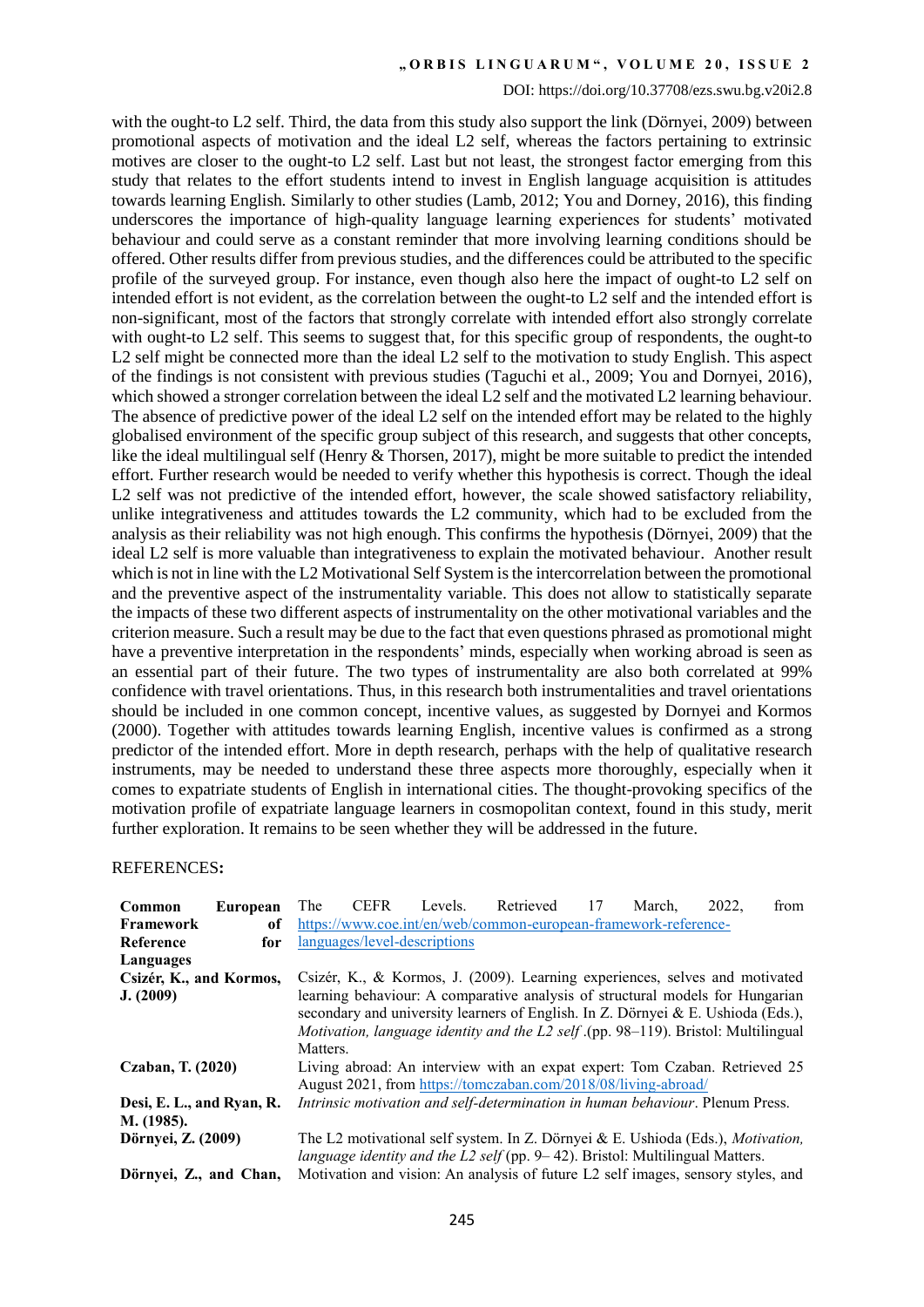DOI: https://doi.org/10.37708/ezs.swu.bg.v20i2.8

| L. (2013)                                           | imagery capacity across two target languages, <i>Language Learning</i> , 63, pp. 437–<br>62.                                                               |
|-----------------------------------------------------|------------------------------------------------------------------------------------------------------------------------------------------------------------|
| Dörnyei,<br>Z.,<br>and                              | The role of individual and social variables in oral task performance. Language                                                                             |
| Kormos, J. (2000)                                   | Teaching Research, 4, pp. 275-300.                                                                                                                         |
| Ellis, R. (2004)                                    | Individual differences in second language learning. In Davies, A. & Elder, C.                                                                              |
|                                                     | (Eds.), The handbook of applied linguistics. Blackwell Publishing, pp. 525–551.                                                                            |
| Firth, A. (1996)                                    | The discursive accomplishment of normality: On 'lingua cranca' English and                                                                                 |
|                                                     | conversation analysis. Journal of Pragmatics 26 (2).                                                                                                       |
| Froese, F. J. (2012)                                | Motivation and adjustment of self-initiated expatriates: The case of expatriate<br>academics in South Korea, The International Journal of Human Resource   |
|                                                     | Management, 23 (6), pp. 1095-1112.                                                                                                                         |
| Gatti, E. (2009)                                    | Defining the expat: The case of high-skilled migrants in Brussels", Brussels                                                                               |
|                                                     | Studies, 28, 31 august 2009, www.brusselsstudies.be                                                                                                        |
| <b>Gardner, R. (2007)</b>                           | Motivation and second language acquisition. Porta Linguarium, 8, pp. 9–20                                                                                  |
| Gardner, R. C. and                                  | M                                                                                                                                                          |
| Lambert, W. E. (1959)                               | $\mathbf{o}$                                                                                                                                               |
| Henry, A. (2011).                                   | Gender differences in L2 motivation: A reassessment. In Davies, S. A. (Ed.)                                                                                |
| Henry, A., and Thorsen,                             | Gender gap: Causes, experiences and effects. Nova Science, pp. 81-102.<br>The ideal multilingual self: validity, influences on motivation, and role in a   |
| C. (2017).                                          | multilingual education. International Journal of Multilingualism, 15(4), pp. 349–                                                                          |
|                                                     | 364.                                                                                                                                                       |
| <b>Higgins, E.T. (1998)</b>                         | Promotion and prevention: Regulatory focus as a motivational principle. Advances                                                                           |
|                                                     | in Experimental Social Psychology, 30, pp. 1–46.                                                                                                           |
| Higgins, E.T., Klein, R.,                           | Self-concept discrepancy theory: A psychological model for distinguishing among                                                                            |
| and<br>Strauman,<br>Т.                              | different aspects of depression and anxiety. Social Cognition, 3(1), pp. 51-76.                                                                            |
| (1985).                                             |                                                                                                                                                            |
| Janssens, R. (2008).                                | Language use in Brussels and the position of Dutch. Journals Open Edition.<br>Retrieved 25 August 2021, from https://journals.openedition.org/brussels/520 |
| Jodai, H.; Zafarghandi,                             | Motivation, Integrativeness, Organizational Influence, Anxiety, and English                                                                                |
| A. M. V.; Tous, M. D.                               | Achievement". Glottotheory. 4 (2), pp. 3-25.                                                                                                               |
| (2013)                                              |                                                                                                                                                            |
| Lamb, M. (2012)                                     | A self-system perspective on young adolescents' motivation to learn English in                                                                             |
|                                                     | urban and rural settings. Language Learning, 62, pp. 997-1023.                                                                                             |
| H.R.,<br>Markus,<br>and                             | Possible selves. American Psychologist, 41, pp. 954–969.                                                                                                   |
| <b>Nurius, P. (1986)</b><br><b>Brussels Express</b> | More than one in three inhabitants of Brussels is not Belgian. (2018, February                                                                             |
|                                                     | 22). Brussels Express. Retrieved November 23, 2021, from https://brussels-                                                                                 |
|                                                     | express.eu/one-three-inhabitants-brussels-not-belgian/                                                                                                     |
| Mowrer, O. H. (1950).                               | Learning Theory and Personality Dynamics. New York: Ronald                                                                                                 |
| Noels, K. A., Pelletier, L.                         | Why are you learning a second language? Motivational orientations and self-                                                                                |
| G., Clément, R., and                                | determination theory. Language Learning, 53(S1), pp. 33–64.                                                                                                |
| Vallerand, R. J. (2003).                            | The L2 motivational self system, L2 anxiety and motivated behaviour: A                                                                                     |
| Papi, M. (2010)                                     | structural equation modeling approach. System, 38 (3), pp. 467–479.                                                                                        |
| Ratner, B. (2009)                                   | The correlation coefficient: Its values range between $+1/-1$ , or do they? <i>J Target</i>                                                                |
|                                                     | Meas Anal Mark 17, pp. 139-142.                                                                                                                            |
| Seidhofer, B. (2013)                                | Understanding English as a lingua franca. Oxford: Oxford University Press                                                                                  |
| Taguchi, T., Magid, M.,                             | The L2 motivational self system among Japanese, Chinese and Iranian learners of                                                                            |
| and Papi, M. (2009)                                 | English: A comparative study. In: - Z. Dörnyei, &E. Ushioda (Eds.), Motivation,                                                                            |
| Tarp, G. (2020)                                     | Intercultural encounters and their influence on willingness to communicate in a                                                                            |
|                                                     | second language other than English, Language and Intercultural                                                                                             |
|                                                     | Communication, 20(3), pp. 270-283.                                                                                                                         |
| Teimouri, Y. (2017)                                 | L2 selves, emotions, and motivated behaviors. Studies in Second Language                                                                                   |
|                                                     | Acquisition, 39, pp. 681-709.                                                                                                                              |
| <b>Ushioda, E. (2001)</b>                           | Language learning at university: Exploring the role of motivational thinking. In                                                                           |
|                                                     | Z. Dörnyei and R. Schmidt (Eds.), Motivation and second language acquisition.                                                                              |
| World<br>Population                                 | University of Hawaii Press, pp. 91-124.<br>Brussels Population 2022 (Demographics, Maps, Graphs). Retrieved 17 March,                                      |
| <b>Review</b>                                       | 2022, from https://worldpopulationreview.com/world-cities/brussels-population                                                                              |